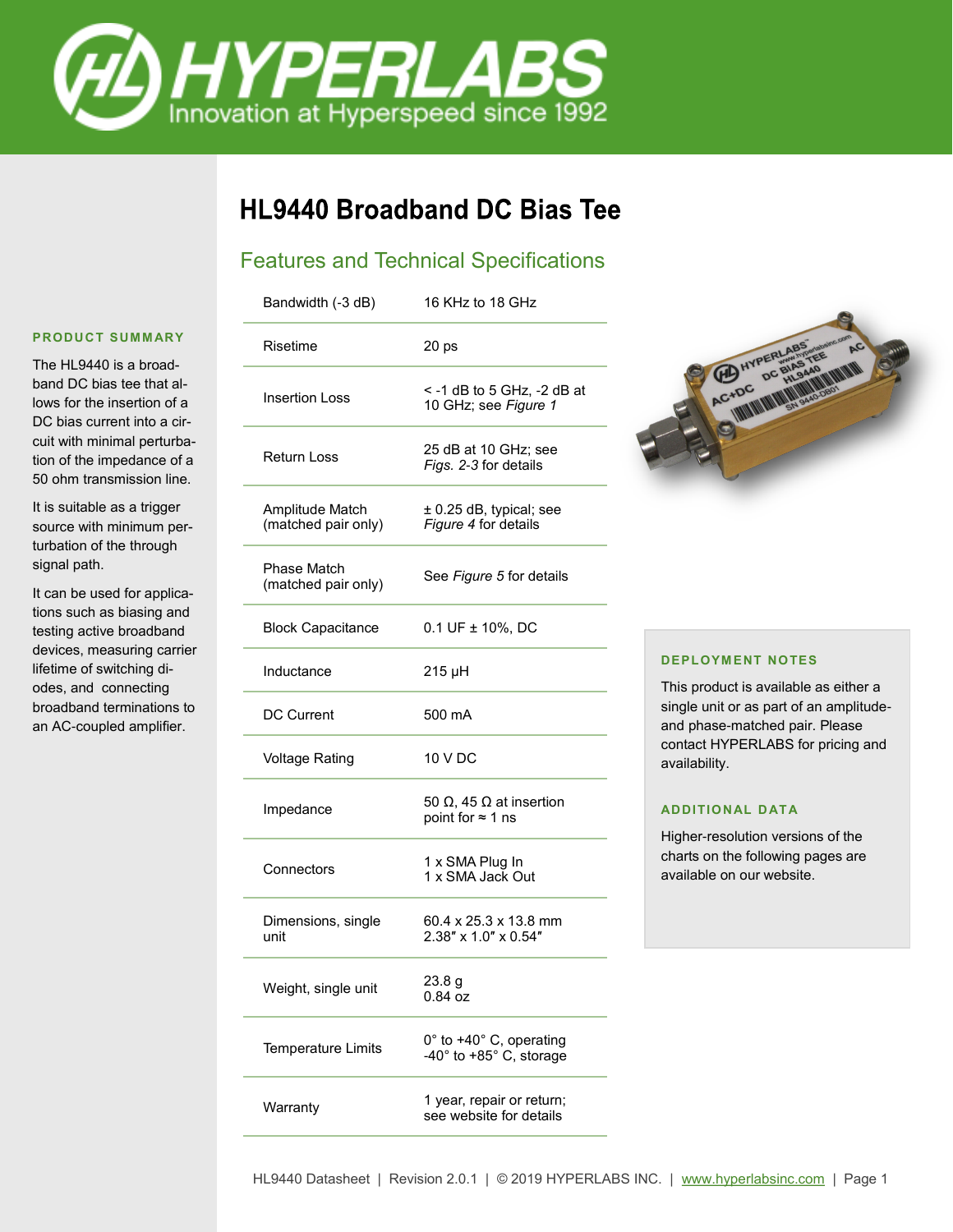

## **HL9440 Bandwidth and Insertion Loss (Single Unit)**

*Figure 1* shows the typical HL9440 insertion loss and bandwidth (-3 dB) from 5 MHz to 20 GHz.



*Figure 1: tTpical HL9440 insertion loss and bandwidth (-3 dB) from 5 MHz to 20 GHz*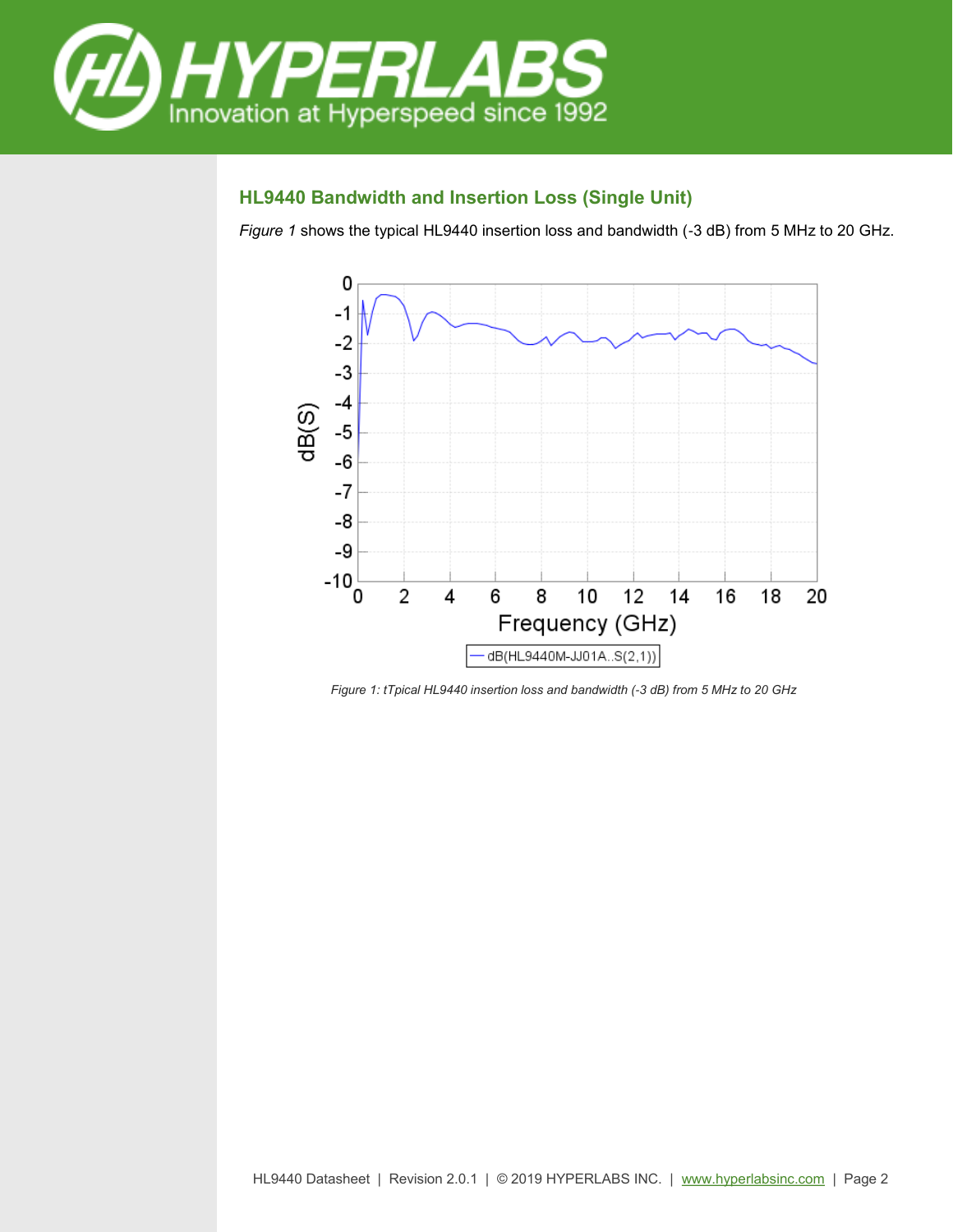

## **HL9440 Return Loss**

*Figure 3* shows the return loss on the HL9440 Input port. *Figure 4* shows the return loss on the HL9440 Output port. Both plots show 5 MHz to 20 GHz.



*Figure 3: Typical return loss on the HL9440 Through Output port*